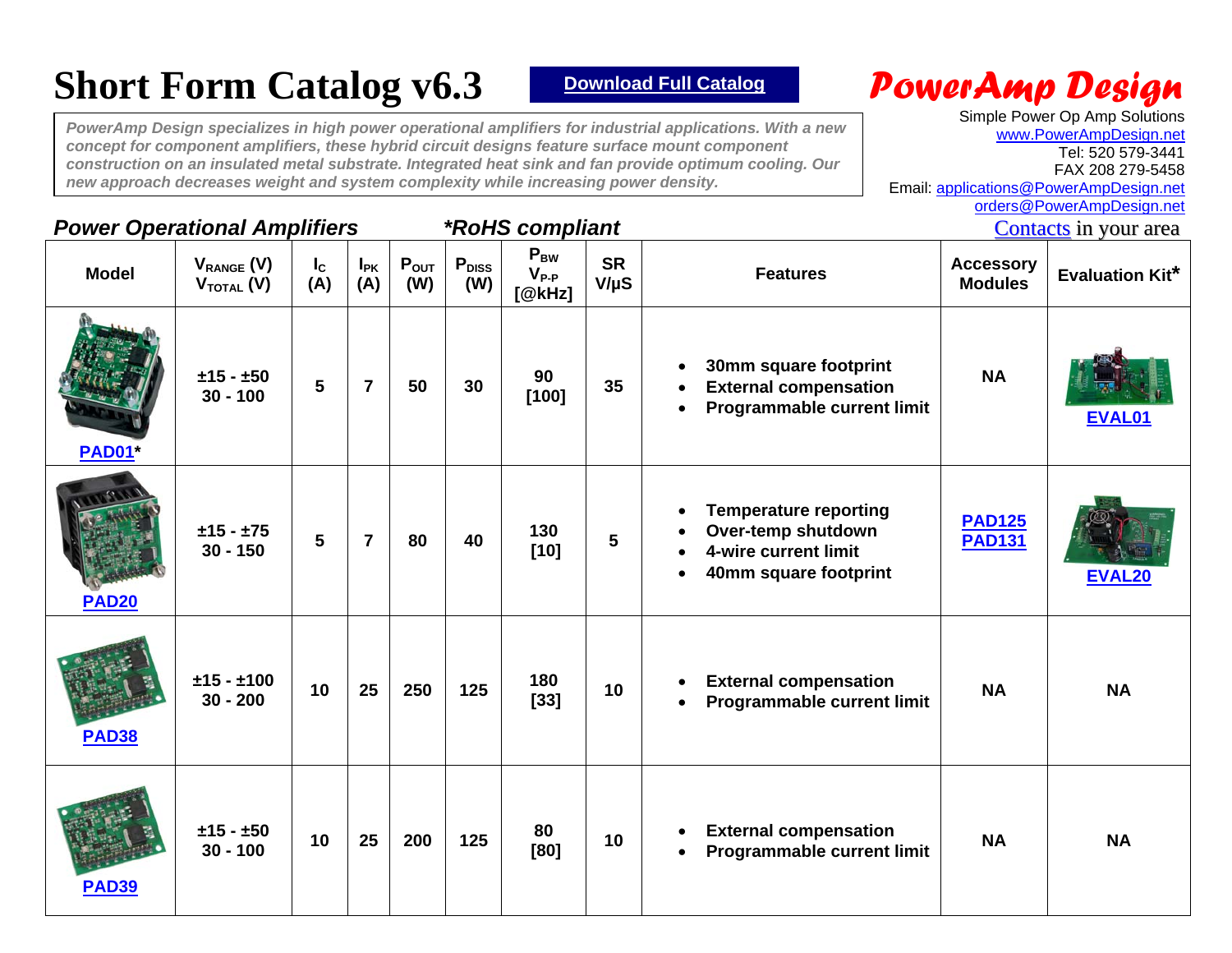| <b>Model</b>                                                       | $V_{RANGE}$ (V)<br>$V_{\text{total}}(V)$ | $I_{\rm c}$<br>(A) | $I_{PK}$<br>(A) | $P_{OUT}$<br>(W) | $P_{DISS}$<br>(W) | $P_{BW}$<br>$V_{P-P}$<br>[@kHz] | <b>SR</b><br>$V/\mu S$ | <b>Features</b>                                                                                                   | <b>Accessory</b><br><b>Modules</b> | <b>Evaluation Kit*</b> |
|--------------------------------------------------------------------|------------------------------------------|--------------------|-----------------|------------------|-------------------|---------------------------------|------------------------|-------------------------------------------------------------------------------------------------------------------|------------------------------------|------------------------|
| <b>PAD108*</b>                                                     | $±15 - ±100$<br>$30 - 200$               | 10                 | 12              | 200              | 100               | 180<br>$[300]$                  | 170                    | <b>External compensation</b><br>$\bullet$<br>Programmable current limit<br>$\bullet$                              | <b>NA</b>                          | <b>NA</b>              |
| <b>PAD111</b> *                                                    | $±15 - ±50$<br>$30 - 100$                | 15                 | 50              | 250              | 170               | 90<br>$[500]$                   | 130                    | <b>External compensation</b><br>$\bullet$<br><b>Programmable current limit</b><br>$\bullet$                       | <b>NA</b>                          | <b>NA</b>              |
| <b>PAD112</b>                                                      | $±15 - ±75$<br>$30 - 150$                | 5                  | $\overline{7}$  | 100              | 50                | 130<br>$[30]$                   | 14                     | <b>Temperature reporting</b><br>$\bullet$<br>Over-temp shutdown<br>$\bullet$<br>4-wire current limit<br>$\bullet$ | <b>PAD125</b><br><b>PAD131</b>     | <b>EVAL112</b>         |
| <b>PAD113</b>                                                      | $±15 - ±250$<br>$30 - 500$               | 1.5                | $\overline{3}$  | 96               | 29                | 480<br>$[15]$                   | 40                     | <b>Temperature reporting</b><br>$\bullet$<br>Over-temp shutdown<br>$\bullet$<br>4-wire current limit<br>$\bullet$ | <b>PAD125</b><br><b>PAD131</b>     | <b>EVAL112</b>         |
| $\frac{1}{2}$ or $\frac{1}{2}$ will be<br>ШИШИИ<br><b>PAD115A*</b> | $±10 - ±150$<br>$20 - 300$               | 20                 | 30              | 400              | 165               | 280<br>$[7]$                    | 8                      | <b>Temperature reporting</b><br>$\bullet$<br>Over-temp shutdown                                                   | <b>PAD125</b><br><b>PAD131</b>     | <b>EVAL118</b>         |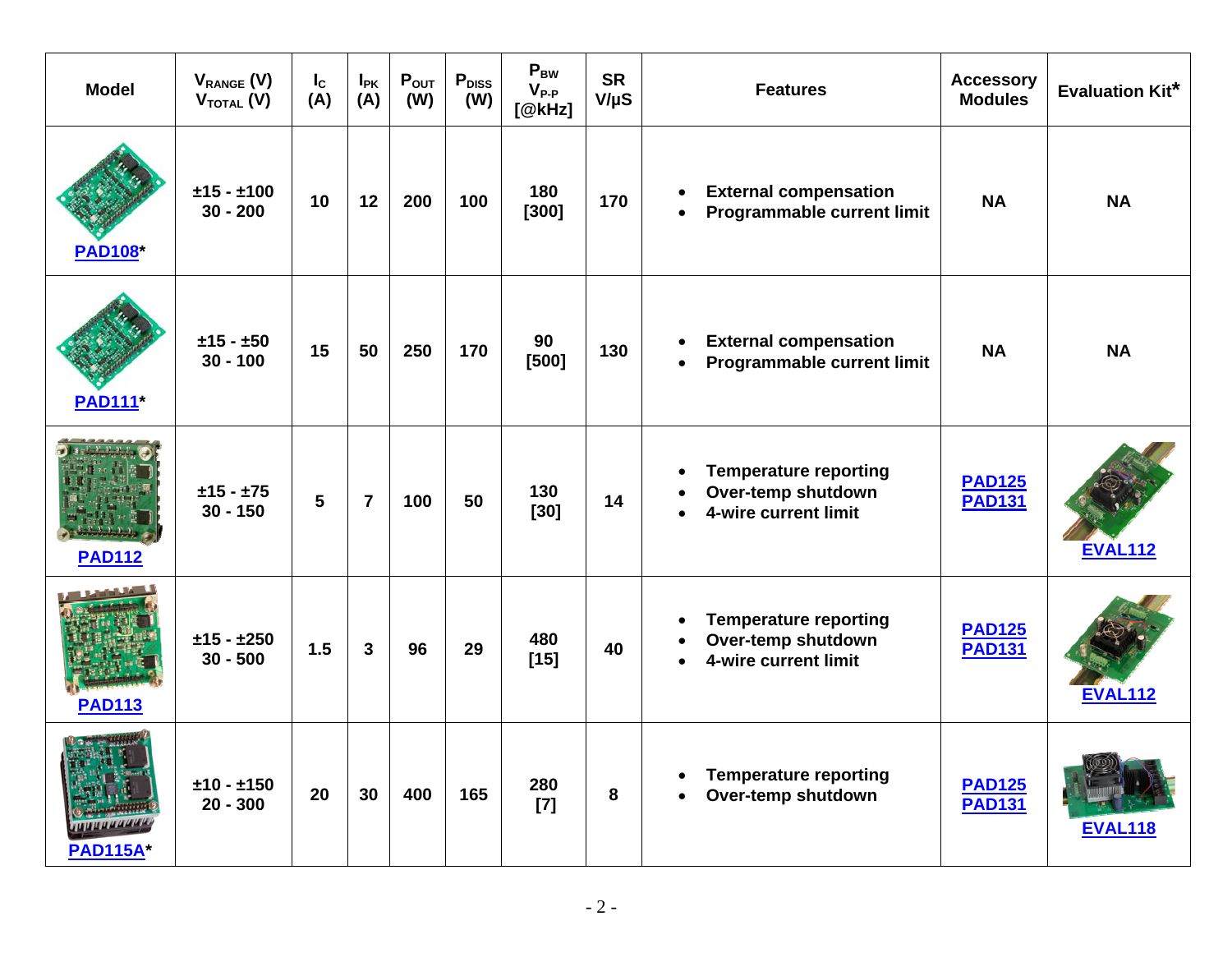| <b>Model</b>                     | $V_{RANGE}$ (V)<br>$V_{\text{total}}(V)$ | $I_{\rm c}$<br>(A) | $I_{PK}$<br>(A) | $P_{OUT}$<br>(W) | P <sub>DISS</sub><br>(W) | $P_{BW}$<br>$V_{P-P}$<br>[@kHz] | <b>SR</b><br>$V/\mu S$ | <b>Features</b>                                                                                                                                                    | <b>Accessory</b><br><b>Modules</b> | <b>Evaluation Kit*</b> |
|----------------------------------|------------------------------------------|--------------------|-----------------|------------------|--------------------------|---------------------------------|------------------------|--------------------------------------------------------------------------------------------------------------------------------------------------------------------|------------------------------------|------------------------|
| <b>PAD117A</b>                   | $±5 - ±50$<br>$10 - 100$                 | 15                 | 20              | 250              | 100                      | 90<br>$[23]$                    | 8                      | RRIO (rail to rail input/output)<br>$\bullet$<br><b>Temperature reporting</b><br>$\bullet$<br>Over-temp shutdown<br>$\bullet$<br>4-wire current limit<br>$\bullet$ | <b>PAD125</b><br><b>PAD131</b>     | <b>EVAL117</b>         |
| <b>PAD118</b>                    | $±10 - ±50$<br>$20 - 100$                | 30                 | 40              | 400              | 165                      | 90<br>$[20]$                    | 8                      | <b>Temperature reporting</b><br>$\bullet$<br>Over-temp shutdown<br>$\bullet$                                                                                       | <b>PAD125</b><br><b>PAD131</b>     | <b>EVAL118</b>         |
| <b>PAD119A*</b>                  | $±10 - ±100$<br>$20 - 200$               | 20                 | 30              | 400              | 165                      | 90<br>$[20]$                    | 8                      | <b>Temperature reporting</b><br>$\bullet$<br>Over-temp shutdown<br>$\bullet$                                                                                       | <b>PAD125</b><br><b>PAD131</b>     | <b>EVAL118</b>         |
| <u>uuunnuun</u><br><b>PAD126</b> | $±20 - ±250$<br>$40 - 500$               | 10                 | 12              | 450              | 150                      | 480<br>$[25]$                   | 50                     | <b>Temperature reporting</b><br>$\bullet$<br>Over-temp shutdown<br>$\bullet$<br>4-wire current limit<br>$\bullet$                                                  | <b>PAD125</b><br><b>PAD131</b>     | <b>EVAL126</b>         |
| <b>PAD127</b>                    | $±5 - ±50$<br>$10 - 100$                 | 30                 | 40              | 450              | 225                      | 90<br>$[10]$                    | 8                      | RRIO (rail to rail input/output)<br>$\bullet$<br><b>Temperature reporting</b><br>$\bullet$<br>Over-temp shutdown<br>$\bullet$<br>4-wire current limit<br>$\bullet$ | <b>PAD125</b><br><b>PAD131</b>     | <b>EVAL127</b>         |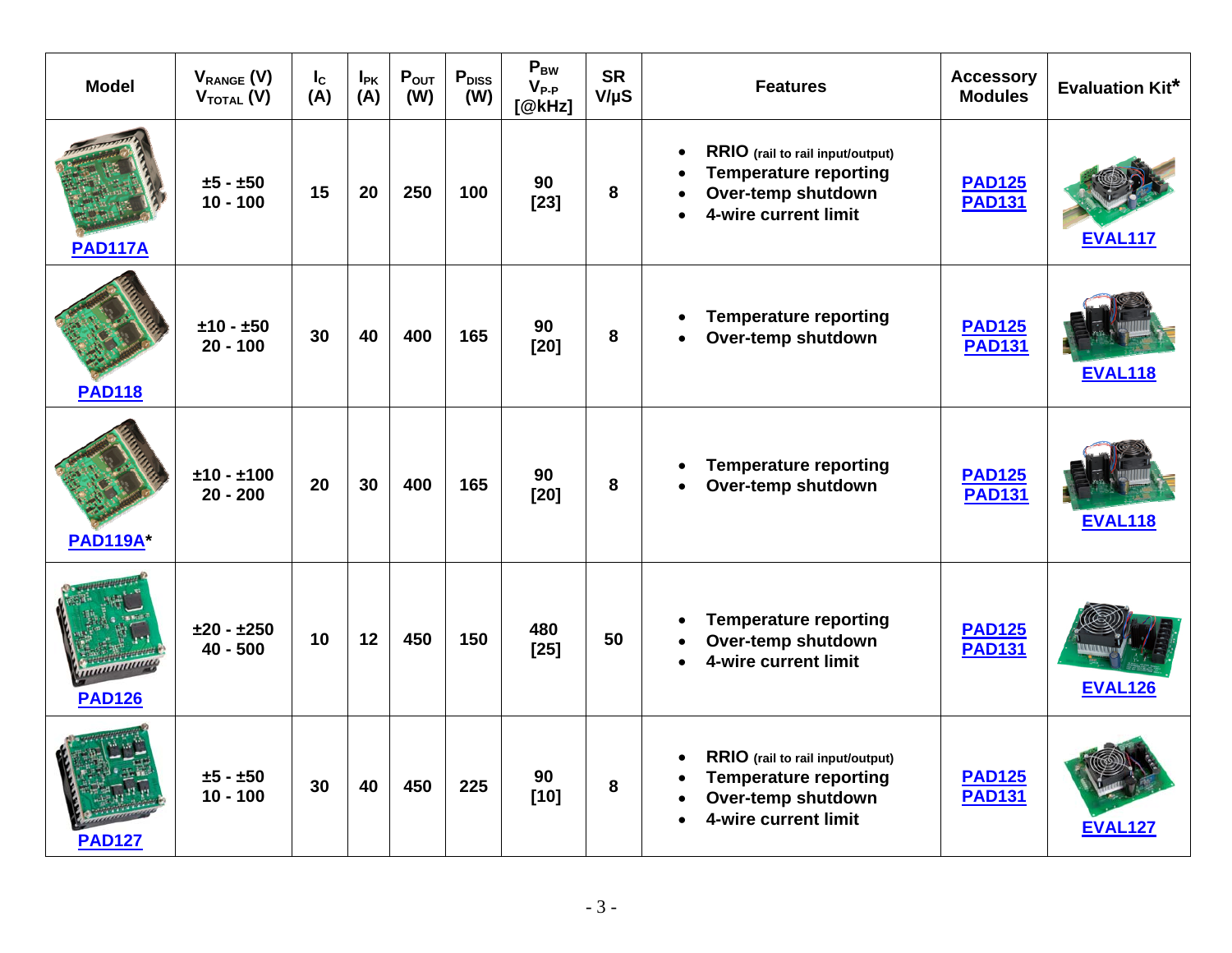| <b>Model</b>   | $V_{RANGE}$ (V)<br>$V_{\text{total}}(V)$ | $I_c$<br>(A)   | $I_{PK}$<br>(A) | $P_{OUT}$<br>(W) | $P_{DISS}$<br>(W) | $P_{BW}$<br>$V_{P-P}$<br>[@kHz] | <b>SR</b><br>$V/\mu S$ | <b>Features</b>                                                                                                                                                                                                                    | <b>Accessory</b><br><b>Modules</b>              | <b>Evaluation Kit*</b>                                                             |
|----------------|------------------------------------------|----------------|-----------------|------------------|-------------------|---------------------------------|------------------------|------------------------------------------------------------------------------------------------------------------------------------------------------------------------------------------------------------------------------------|-------------------------------------------------|------------------------------------------------------------------------------------|
| <b>PAD128</b>  | $±10 - ±50$<br>$10 - 100$                | 20             | 30              | 400              | 140               | 90<br>$[20]$                    | 16                     | <b>RRIO w/PAD130</b><br>$\bullet$<br><b>Temperature reporting</b><br>$\bullet$<br>Over-temp shutdown<br>$\bullet$<br>4-wire current limit<br>$\bullet$<br><b>Low distortion</b><br>$\bullet$                                       | <b>PAD125</b><br><b>PAD130</b><br><b>PAD131</b> | <b>EVAL129</b>                                                                     |
| <b>PAD129*</b> | $±10 - ±100$<br>$20 - 200$               | 15             | 20              | 400              | 140               | 90<br>$[20]$                    | 37                     | <b>RRIO w/PAD132</b><br>$\bullet$<br><b>Temperature reporting</b><br>$\bullet$<br>Over-temp shutdown<br>$\bullet$<br>4-wire current limit<br>$\bullet$<br>High power bandwidth<br>$\bullet$                                        | <b>PAD125</b><br><b>PAD131</b><br><b>PAD132</b> | <b>EVAL129</b>                                                                     |
| <b>PAD135*</b> | $±15 - ±100$<br>$30 - 200$               | 5              | 10              | 80               | 40                | 180<br>$[350]$                  | 200                    | Low cost<br>$\bullet$<br>Small size 40mm square<br>$\bullet$<br>High voltage- 200 volts<br>$\bullet$<br>350kHz power bandwidth<br>$\bullet$<br>200V/µS slew rate<br>$\bullet$<br>40mm square footprint<br>$\bullet$                | <b>NA</b>                                       | <b>EVAL135</b>                                                                     |
| <b>PAD136*</b> | $±15 - ±100$<br>$30 - 200$               | $\overline{7}$ | 10              | 150              | 100               | 180<br>$[350]$                  | 200                    | Low cost<br>$\bullet$<br>Small size 40X45mm<br>$\bullet$<br>High voltage- 200 volts<br>$\bullet$<br>350kHz power bandwidth<br>$\bullet$<br>200V/µS slew rate<br>$\bullet$<br>Higher power version of<br>$\bullet$<br><b>PAD135</b> | <b>NA</b>                                       | <b>Pinout is same</b><br>as PAD135 but<br>user will need<br>to supply heat<br>sink |
| <b>PAD137</b>  | $±5 - ±50$<br>$10 - 100$                 | 20             | 30              | 400              | 140               | 90<br>$[23]$                    | 8                      | RRIO (rail to rail input/output)<br>$\bullet$<br><b>Temperature reporting</b><br>$\bullet$<br>Over-temp shutdown<br>4-wire current limit                                                                                           | <b>PAD125</b><br><b>PAD131</b>                  | <b>EVAL137</b>                                                                     |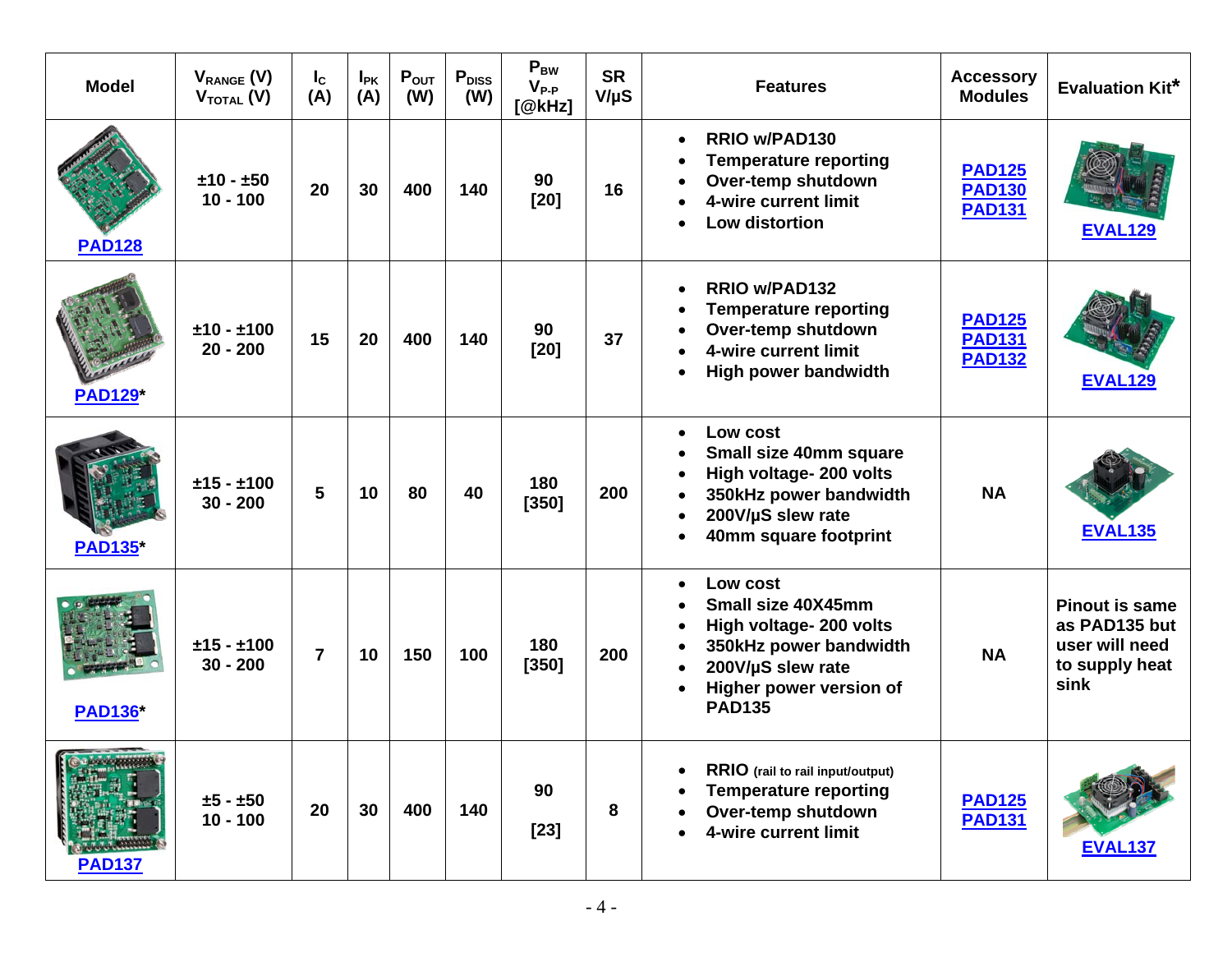| <b>Model</b>   | $V_{RANGE}$ (V)<br>$V_{\text{total}}(V)$ | $I_{\rm c}$<br>(A) | $I_{PK}$<br>(A) | $P_{OUT}$<br>(W) | P <sub>DISS</sub><br>(W) | $P_{BW}$<br>$V_{P-P}$<br>[@kHz] | <b>SR</b><br>$V/\mu S$ | <b>Features</b>                                                                                                                                                                                     | <b>Accessory</b><br><b>Modules</b> | <b>Evaluation Kit*</b>                                                             |
|----------------|------------------------------------------|--------------------|-----------------|------------------|--------------------------|---------------------------------|------------------------|-----------------------------------------------------------------------------------------------------------------------------------------------------------------------------------------------------|------------------------------------|------------------------------------------------------------------------------------|
| <b>PAD138*</b> | $±15 - ±100$<br>$30 - 200$               | 10                 | 12              | 240              | 75                       | 180<br>$[30]$                   | 30                     | Low cost<br>$\bullet$<br>Small size 40mm square<br>High voltage- 200 volts<br>30kHz power bandwidth<br>$\bullet$<br>30V/µS slew rate<br>$\bullet$                                                   | <b>NA</b>                          | <b>EVAL138</b>                                                                     |
| <b>PAD141*</b> | $±6 - ±50$<br>$12 - 100$                 | 10                 | 15              | 240              | 75                       | 90<br>$[28]$                    | $\overline{7}$         | Low cost<br>$\bullet$<br>Small size 40mm square<br>٠<br><b>Single supply operation</b><br>$\bullet$<br>High voltage- 100 volts<br>28kHz power bandwidth<br>7V/µS slew rate<br>$\bullet$             | <b>NA</b>                          | <b>EVAL138</b>                                                                     |
| <b>PAD148*</b> | $±15 - ±100$<br>$30 - 200$               | 10                 | 12              | 240              | 125                      | 180<br>$[150]$                  | 100                    | Low cost<br>$\bullet$<br>High voltage- 200 volts<br>100kHz power bandwidth<br><b>Temperature Reporting</b><br><b>Short circuit protection</b><br>$\bullet$<br><b>External shutdown</b><br>$\bullet$ | <b>NA</b>                          | <b>NA</b>                                                                          |
| <b>PAD150*</b> | $±15 - ±50$<br>$30 - 100$                | 10                 | 20              | 200              | 125                      | 90 [500]                        | 200                    | Low cost<br>$\bullet$<br>Small size 40X45mm<br>High voltage- 100 volts<br>500kHz power bandwidth<br>200V/µS slew rate<br>$\bullet$<br>Higher current version of<br><b>PAD136</b>                    | <b>NA</b>                          | <b>Pinout is same</b><br>as PAD135 but<br>user will need<br>to supply heat<br>sink |
| <b>PAD183*</b> | $±15 - ±175$<br>$30 - 350$               | 1.5                | 2.0             | 70               | 35                       | 330<br>[100]                    | 100                    | Low cost<br>Small size 40mm square<br>High voltage- 350 volts<br>$\bullet$<br>100kHz power bandwidth<br>100V/µS slew rate<br>40mm square footprint                                                  | <b>NA</b>                          | <b>EVAL183</b>                                                                     |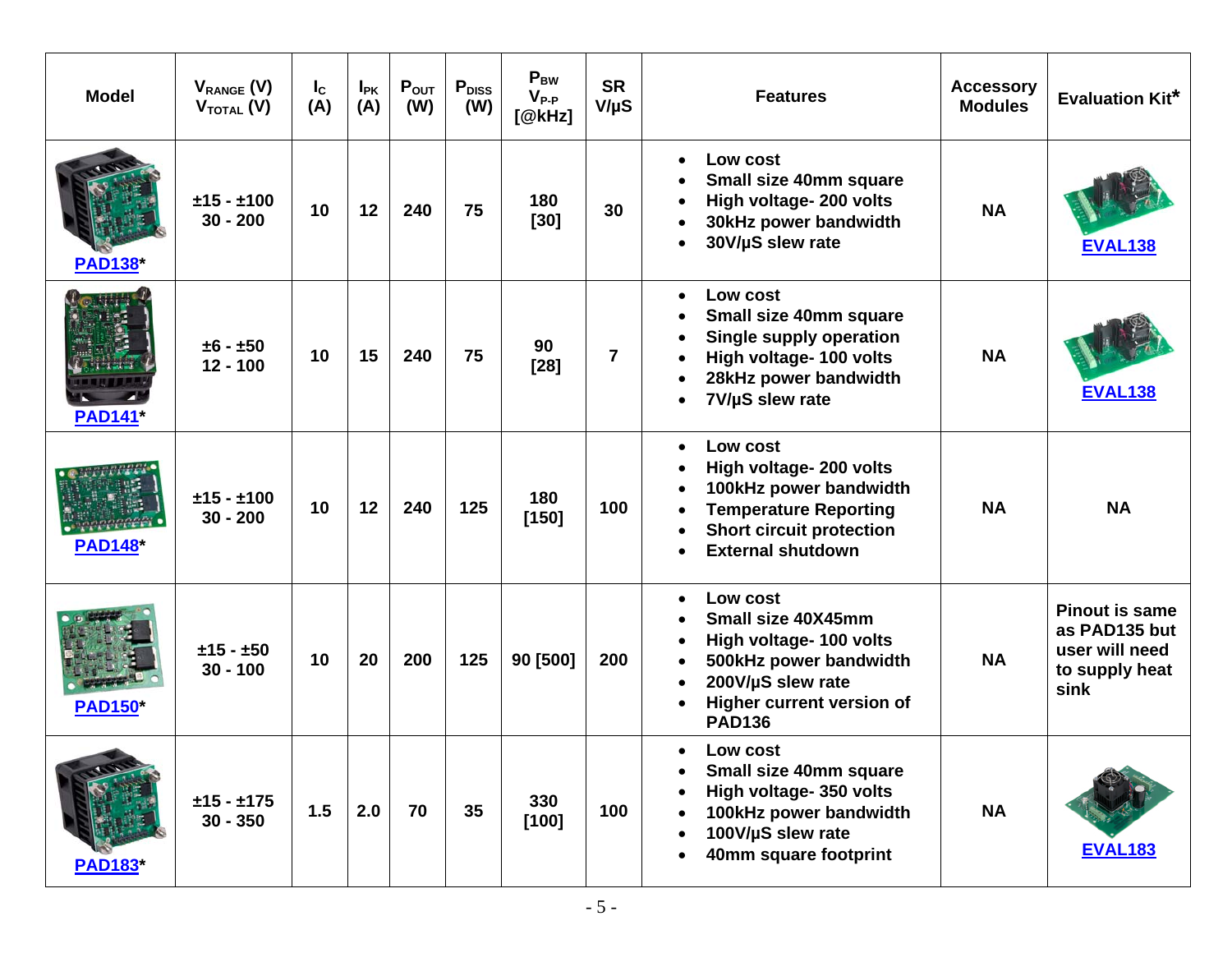| <b>Model</b>   | $V_{RANGE}$ (V)<br>$V_{\text{total}}(V)$ | $I_c$<br>(A) | $I_{PK}$<br>(A) | $P_{OUT}$<br>(W) | $P_{DISS}$<br>(W) | $P_{BW}$<br>$V_{P-P}$<br>[@kHz] | <b>SR</b><br>$V/\mu S$ | <b>Features</b>                                                                                                                                                                                      | <b>Accessory</b><br><b>Modules</b> | <b>Evaluation Kit*</b> |
|----------------|------------------------------------------|--------------|-----------------|------------------|-------------------|---------------------------------|------------------------|------------------------------------------------------------------------------------------------------------------------------------------------------------------------------------------------------|------------------------------------|------------------------|
| <b>PAD188</b>  | $±25 - ±262.5$<br>$50 - 525$             | 0.1          | 0.2             | 10               | 5                 | 960<br>[2]                      | 3                      | <b>External compensation</b><br>$\bullet$<br><b>Programmable current limit</b><br>$\bullet$<br><b>Conformal coated</b><br>$\bullet$<br>1mA quiescent current<br>$\bullet$                            | <b>NA</b>                          | <b>EVAL188</b>         |
| <b>PAD189A</b> | $±50 - ±525$<br>$100 - 1050$             | 1.5          | 1.5             | 180              | 60                | 960<br>$[10]$                   | 30                     | <b>External compensation</b><br>$\bullet$<br>4-wire current limit<br><b>Conformal coated</b><br>$\bullet$                                                                                            | <b>NA</b>                          | <b>EVAL189</b>         |
| <b>PAD195</b>  | $±50 - ±520$<br>100 - 1040               | 0.1          | 0.2             | 40               | 20                | 1000<br>[1]                     | 20                     | <b>External compensation</b><br>$\bullet$<br><b>Programmable current limit</b><br>$\bullet$<br><b>Conformal coated</b><br>$\bullet$<br>1mA quiescent current<br>$\bullet$                            | <b>NA</b>                          | <b>EVAL195</b>         |
| <b>PAD196</b>  | $±50 - ±1025$<br>$100 - 2050$            | 0.05         | 0.1             | 24               | 12                | 2000<br>$[0.5]$                 | 5                      | <b>External compensation</b><br>$\bullet$<br>Programmable current limit<br>$\bullet$<br><b>Conformal coated</b><br>$\bullet$<br>1mA quiescent current<br>$\bullet$                                   | <b>NA</b>                          | <b>EVAL196</b>         |
| <b>PAD541</b>  | $±10 - ±50$<br>$20 - 100$                | 5            | 7.0             | 100              | 50                | 80 [57]                         | 14                     | Low cost SIP design<br>$\bullet$<br>0.63" height<br>$\bullet$<br>High voltage- 100 volts<br>$\bullet$<br><b>External compensation</b><br>$\bullet$<br><b>Programmable current limit</b><br>$\bullet$ | <b>NA</b>                          | <b>EVAL541</b>         |

## **\*RoHS compliant**